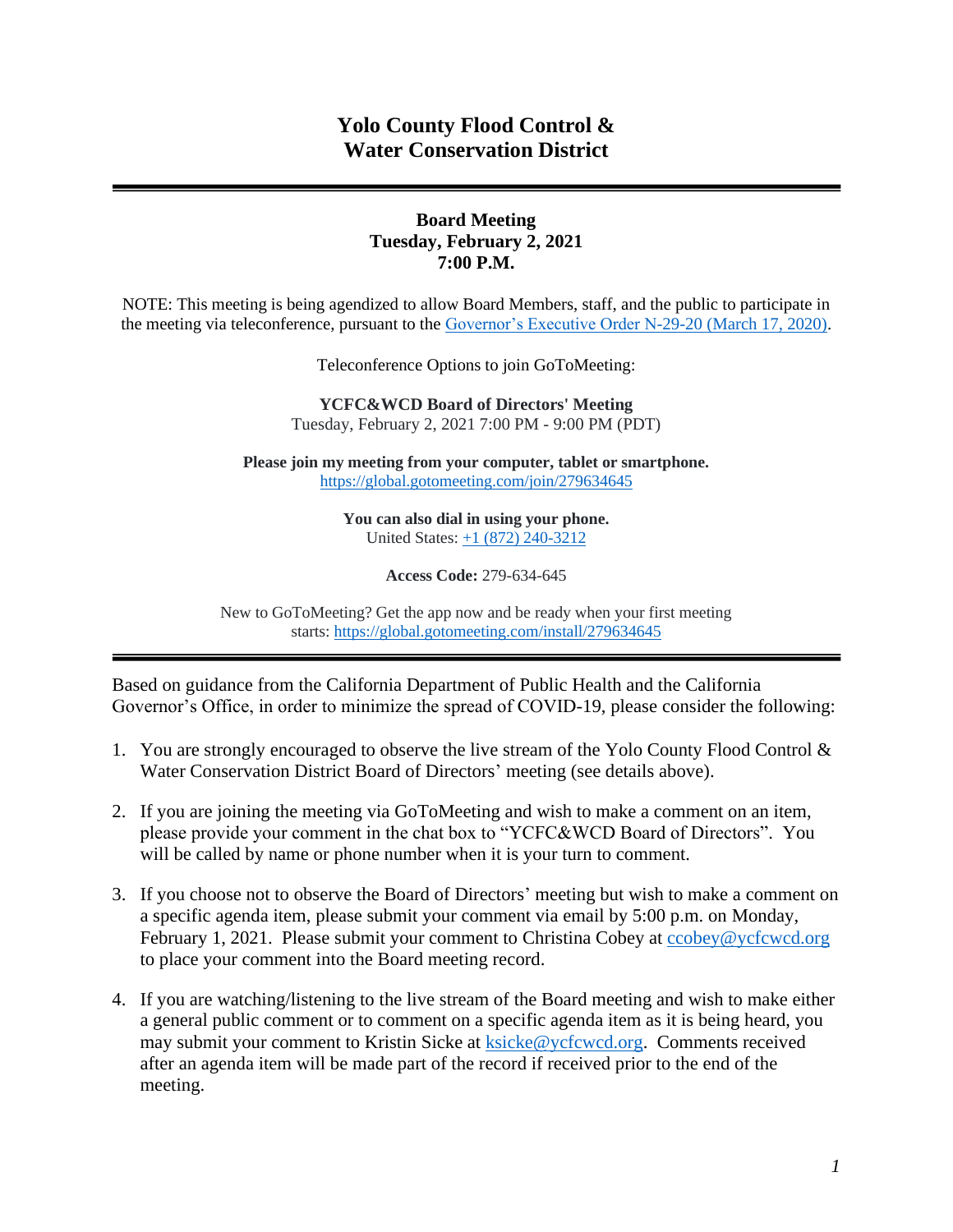Public documents relating to any open session item listed on this agenda that are distributed to all or a majority of the members of the Board of Directors less than 72 hours before the meeting are available for public inspection by scheduling an appointment with Christina Cobey at (530) 662- 0265 or [ccobey@ycfcwcd.org](mailto:ccobey@ycfcwcd.org)*.* 

In compliance with the Americans with Disabilities Act, if you have a disability and need a disability-related modification or accommodation to participate in this meeting please contact Christina Cobey. Requests should be made as early as possible, and at least one full business day before the start of the meeting.

## **AGENDA**

| 7:00 | 1. | Consideration: Adoption of the January 5, 2021 Regular Board Meeting<br><b>Minutes</b>                                                                                                                                                                                                                                                                 |  |
|------|----|--------------------------------------------------------------------------------------------------------------------------------------------------------------------------------------------------------------------------------------------------------------------------------------------------------------------------------------------------------|--|
| 7:02 | 2. | Open forum (Limited to five minutes): Guest introductions, unscheduled<br>appearances, opportunity for public comment on non-agenda items                                                                                                                                                                                                              |  |
| 7:07 | 3. | Consideration: Adding Items to the Posted Agenda<br>In order to add an item to the agenda, it must fit one of the following categories:<br>a) A majority determination that an emergency (as defined by the<br>Brown Act) exists; or<br>A 4/5ths determination that the need to take action that arose<br>b)<br>subsequent to the agenda being posted. |  |
| 7:10 | 4. | Consideration: Adoption of Resolution 21.01 Declaring Official Intent to<br>Reimburse Certain Expenditures from Bond Proceeds                                                                                                                                                                                                                          |  |
| 7:15 | 5. | <b>Consideration: Teichert Gravel Mining Project on Shifler Property</b>                                                                                                                                                                                                                                                                               |  |
| 7:50 | 6. | Directors' Reports: Report on meetings and conferences attended during the<br>prior month on behalf of the District                                                                                                                                                                                                                                    |  |
| 7:55 | 7. | Attorney's Report: Report on legal matters of concern to the District                                                                                                                                                                                                                                                                                  |  |
| 8:00 | 8. | General Manager's Report: Report regarding current general activities and<br>projects of the District<br>a) Operations, Maintenance, and Water Conditions<br>b) Financial Report<br>Capital Improvement Program<br>$\mathbf{c})$<br>d) YSGA Update<br><b>General Activities</b><br>e)<br><b>Upcoming Events</b><br>f)                                  |  |
| 8:15 | 9. | General Discussion: Opportunity for clarification or additional information                                                                                                                                                                                                                                                                            |  |

request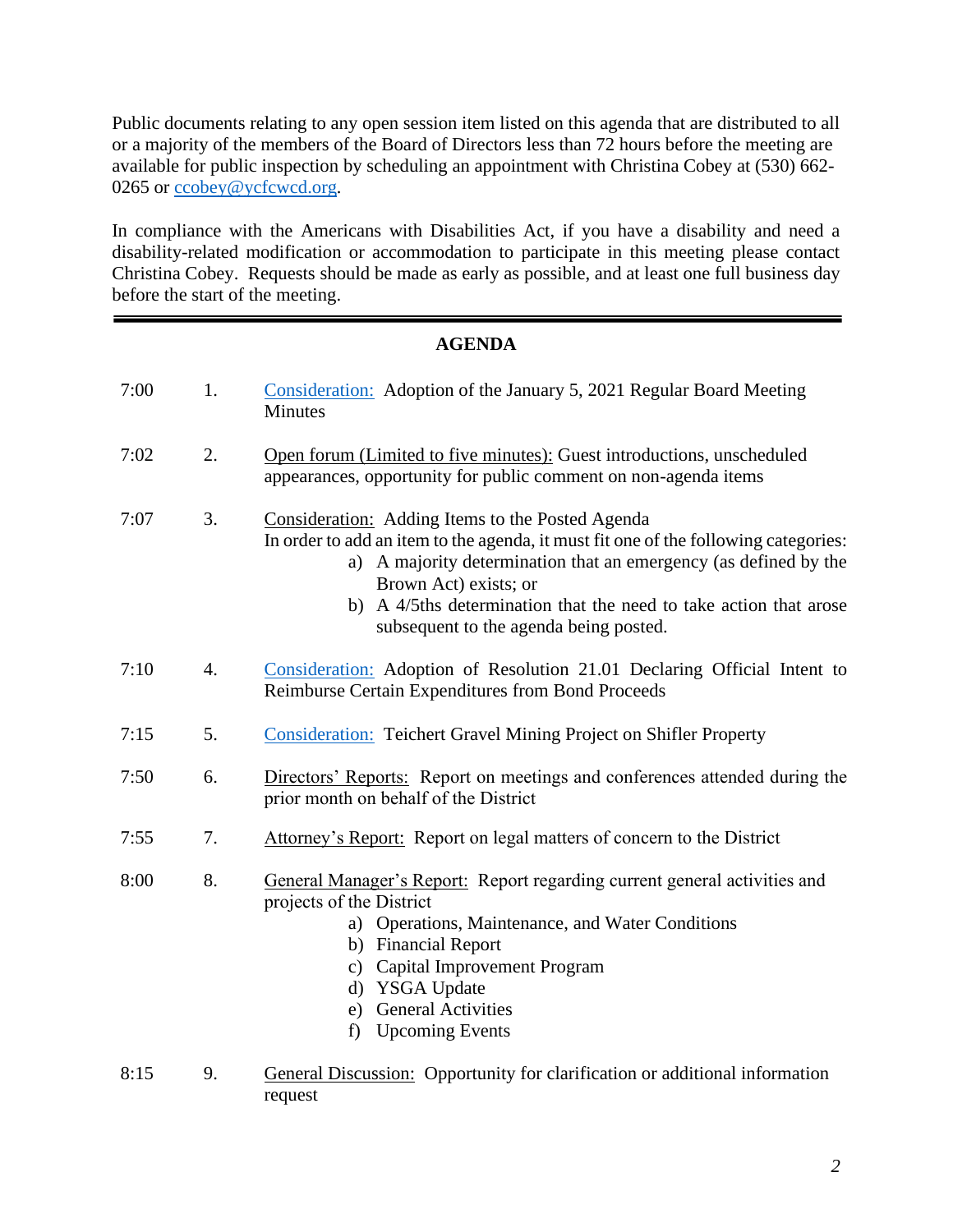| 8:20 | 10. | Consideration: Consider the approval and the payment of bills                                                                           |
|------|-----|-----------------------------------------------------------------------------------------------------------------------------------------|
| 8:25 | 11. | Closed Session: Public Employment Appointment (Government Code §<br>54954.5(e) and 54957)<br>Title: General Manager                     |
| 8:50 | 12. | Closed Session: Public Employee Performance Evaluation (Government)<br>Code $\S$ 54954.5(e) and 54957)<br><b>Title: General Manager</b> |
| 8:55 | 13. | Closed Session Report: Report action and vote, if any taken, in Closed Session                                                          |
| 9:00 | 14. | Adjourn                                                                                                                                 |

The public may address the Board concerning an agenda item either before or during the Board's consideration of that agenda item. Public comment on items within the Board's jurisdiction is welcome, subject to reasonable time limits for each speaker. Upon request, agenda items may be moved up to accommodate those in attendance wishing to address that item. Times listed for consideration of agenda items are approximate only. The Board may consider any agenda item at any time during the Board meeting.

I declare that the foregoing agenda was posted at the office of the Yolo County Flood Control & Water Conservation District, 34274 State Highway 16, Woodland, CA on January 29, 2021.

By: \_\_\_\_\_\_\_\_\_\_\_\_\_\_\_\_\_\_\_\_\_\_\_\_\_\_\_\_\_\_\_\_\_\_\_

Christina Cobey, Administrative Assistance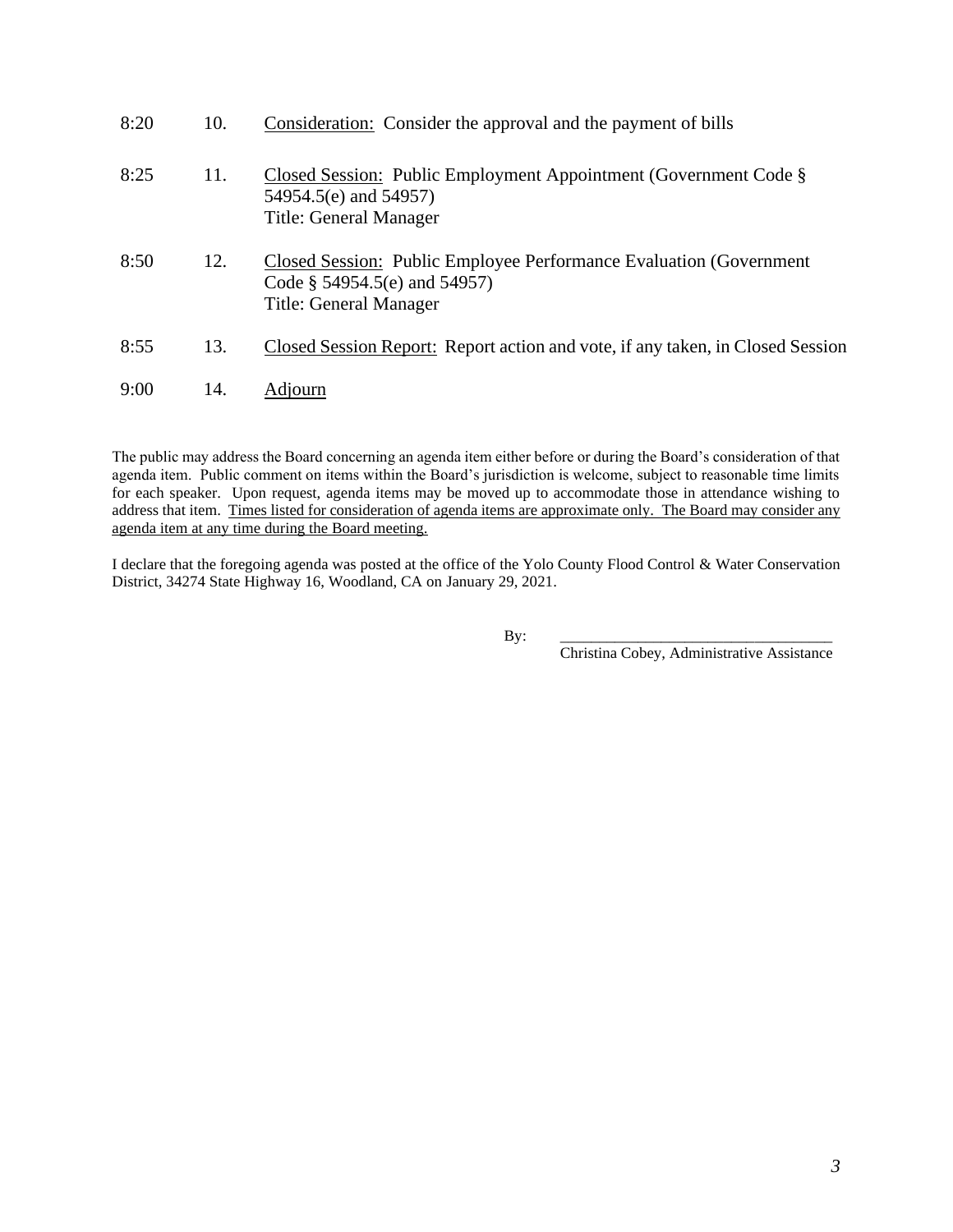## YOLO COUNTY FLOOD CONTROL & WATER CONSERVATION DISTRICT

## AGENDA REPORT

## MEETING DATE: February 2, 2021 ITEM #: 1

<span id="page-3-0"></span>SUBJECT: Consideration: Adoption of the January 5, 2021 Regular Board Meeting **Minutes** 

INITIATED OR  $\begin{array}{ccc} \text{I} & \text{IBOARD} \\ \text{I} & \text{I} & \text{BOARD} \end{array}$ REQUESTED BY: [X] STAFF APPROVED BY: Tim O'Halloran [ ] OTHER

ATTACHMENT [X] YES [ ] NO [ ] INFORMATION

 [ ] DIRECTION [X] ACTION: [X] MOTION [ ] RESOLUTION

#### **BACKGROUND:**

Pursuant to Section 54957.5 of the Brown Act, copies of the draft minutes are available to the public on the District's website and at the District office prior to their approval.

Staff request the Directors call the Yolo County Flood Control & Water Conservation District (District) office if a correction is needed to be made to the draft minutes to clarify a substantial point or to correct content. Staff will then have time to make the appropriate change(s) and submit the revised draft for review to the Board and the public at the Board meeting.

#### **RECOMMENDATION:**

District staff recommend the adoption of the attached minutes with any corrections.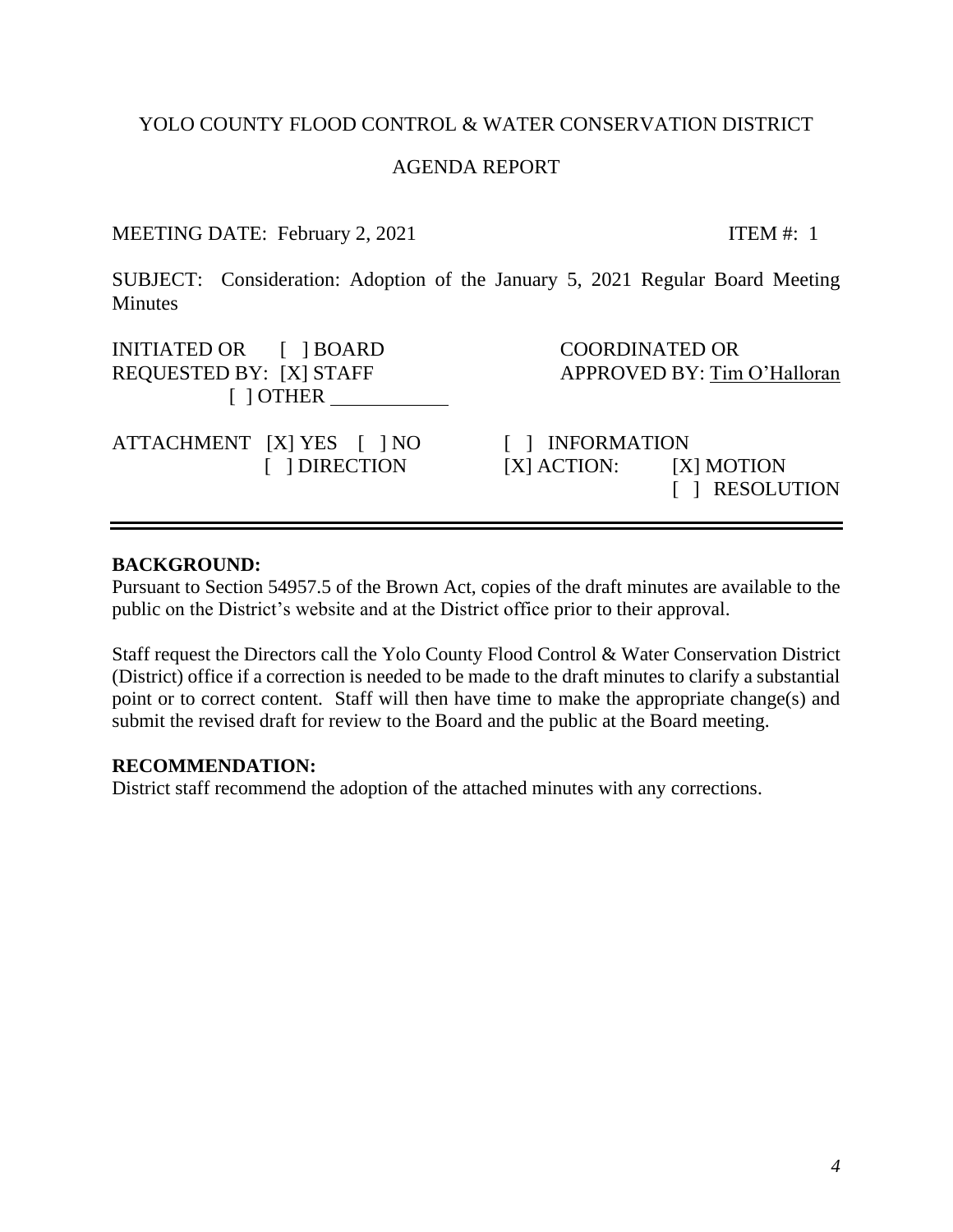

**FLOOD CONTROL & WATER CONSERVATION DISTRICT** 

# **BOARD MEETING MINUTES Tuesday, January 5, 2021 7:00 PM**

**YCFC&WCD Offices 34274 State Highway 16 EXECUTE:** Woodland, CA 95695

Due to the threat of COVID-19 and pursuant to the [Governor's Executive Order N-29-20 \(March](https://www.gov.ca.gov/wp-content/uploads/2020/03/3.17.20-N-29-20-EO.pdf)  [17, 2020\),](https://www.gov.ca.gov/wp-content/uploads/2020/03/3.17.20-N-29-20-EO.pdf) the regular meeting of the Board of Directors of the Yolo County Flood Control & Water Conservation District (District) was agendized to allow Board members, staff, and the public to participate in the meeting via teleconference. The meeting was held at 7:00 p.m. on Tuesday, January 5, 2021 remotely via GoToMeeting. Chair Mayer convened the meeting. The following people were remotely in attendance:

District Board Jim Mayer Tom Barth (in attendance at the District Boardroom) Mary Kimball Bruce Rominger, Chair Erik Vink

## District Staff

Tim O'Halloran, General Manager (in attendance at the District Boardroom) Max Stevenson, Assistant General Manager Kristin Sicke, Assistant General Manager (in attendance at the District Boardroom) Jennifer Reed, Project Manager (in attendance at the District Boardroom) Andrew Ramos, Legal Counsel

Members of the Public Dave Pratt Jeanette Wrysinski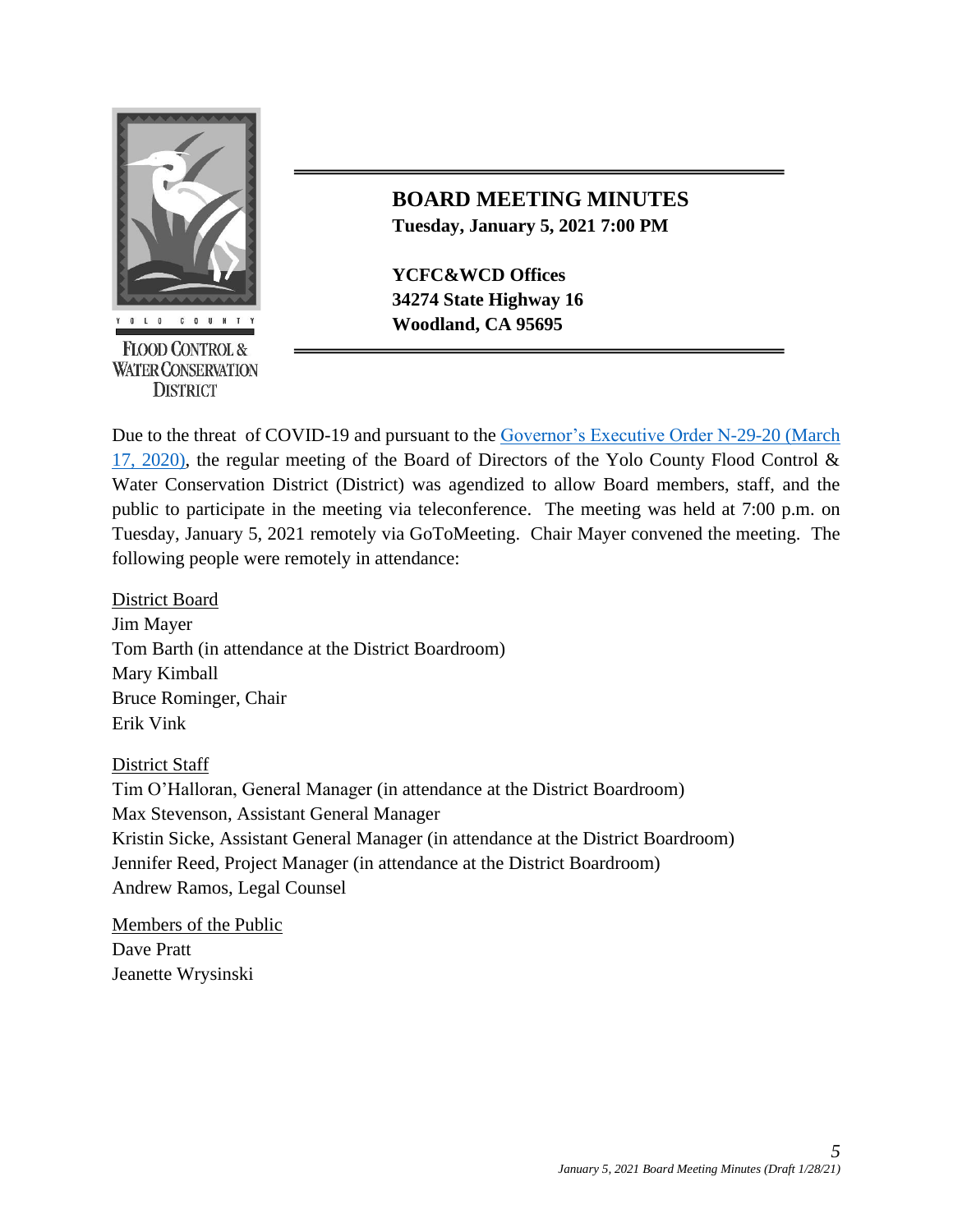## **1. CONSIDERATION: Approval of Minutes**

**M/S/C** approved the minutes of the December 1, 2020 regular and December 15, 2020 special Board meetings as submitted.

Ayes: Directors Barth, Kimball, Mayer, Rominger, and Vink Noes: None Absent: None Abstain: None

# **2. OPEN FORUM**

General Manager O'Halloran requested a moment to collectively express condolences for the loss of Richard Rominger (former Secretary of the California Department of Food and Agriculture and father of Director Rominger) and recognize his contributions to Yolo County and California agriculture. In addition, O'Halloran requested a moment to honor former Yocha Dehe Wintun Nation Chair Marshall McKay and acknowledge his legacy in the community.

## **3. CONSIDERATION: Adding Items to the Posted Agenda**

There were no changes made to the agenda.

## **4. CONSIDERATION: Election of Officers for 2021**

Assistant General Manager Sicke reviewed the Board's past policy of rotating Directors through the positions of chair and vice chair. Sicke stated that if the Board wished to continue that policy, the slate of officers for 2021 would be Directors Bruce Rominger as Chair, Erik Vink as Vice Chair, General Manager Tim O'Halloran as Secretary, and Assistant General Manager Sicke as Assistant Secretary.

**M/S/C** approved the election of Directors Bruce Rominger as Chair, Erik Vink as Vice Chair, Tim O'Halloran as Secretary, and Assistant General Manager Sicke as Assistant Secretary.

Ayes: Directors Barth, Kimball, Mayer, Rominger, and Vink

Noes: None Absent: None Abstain: None

The Board thanked Jim Mayer for his service as Chair during 2020. Rominger was seated as Chair.

# **5. DIRECTORS' REPORTS**

Director Mayer reported on NCWA's Conservation Task Force and the basin-scale environmental restoration projects involving the Pacific Institute and The Freshwater Trust. Additionally, Mayer reported on NCWA's January Board meeting and Dry Year Task Force. Chair Rominger reported on participating in the District's socially-distanced holiday luncheon.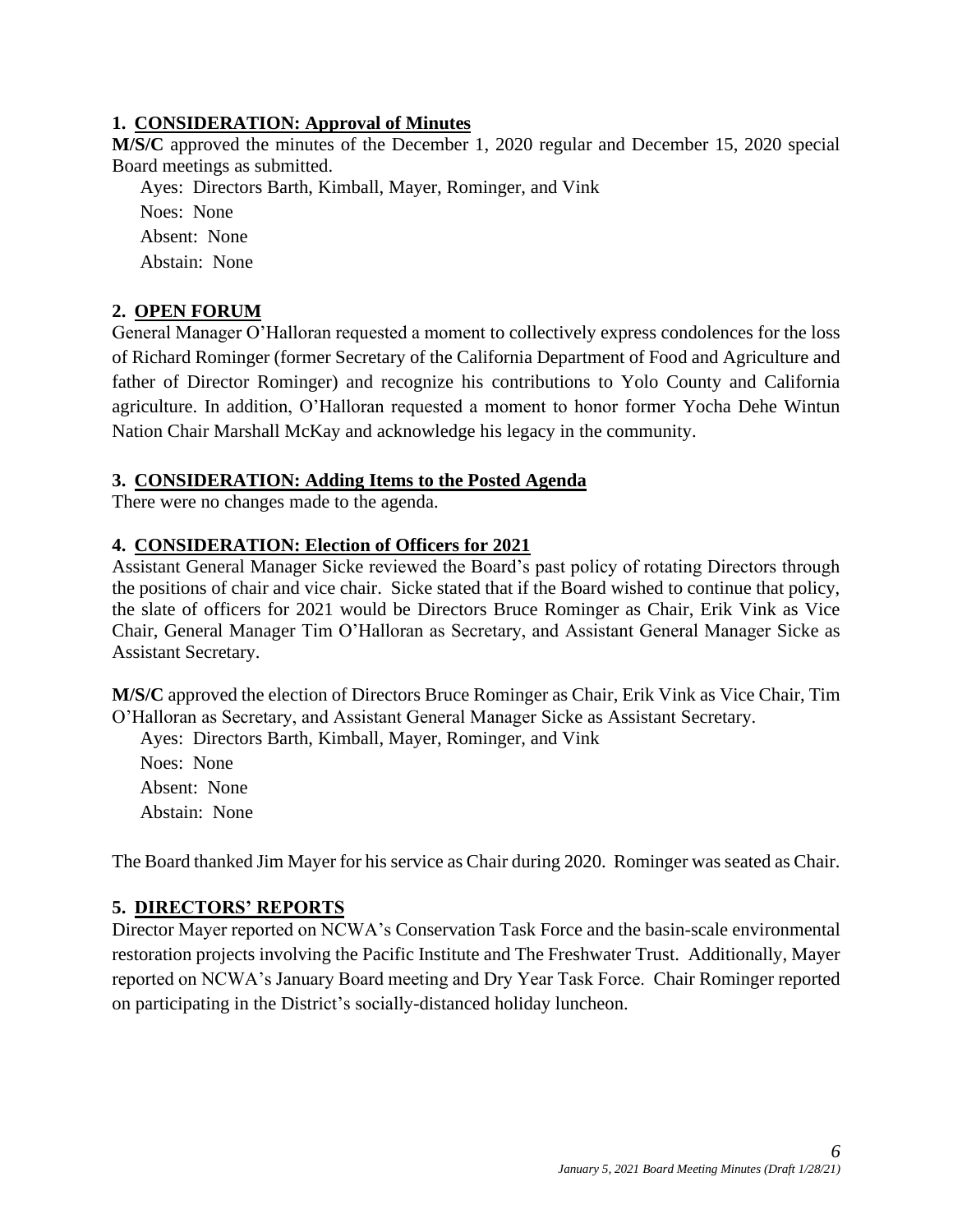Rominger also reported that each year the Board's representation to various groups and committees are appointed by the District's Chair. The proposed 2021 appointments were reviewed by Board members, and General Manager reported that there was one change from the 2020 appointments assigning Assistant General Manager Sicke as the alternate representative for the YSGA and WRA. There were no questions from the Board. Rominger approved of the proposed appointments for 2021.

## **6. ATTORNEY'S REPORTS**

Legal Counsel Ramos did not have anything to report.

## **7. GENERAL MANAGER'S REPORT**

General Manager O'Halloran provided reports on the following:

- a) Operations, Maintenance, and Water Conditions
- b) Financial Report Summary Highlights from the December 31, 2020 financial statements report were quickly reviewed, and the actual FY 2020/2021 Budget was compared to the projected FY 2020/2021 Budget.
- c) Capital Improvement Program Review of upcoming capital jobs (discussion of financing opportunities would be presented at a future Board meeting after meeting with the Infrastructure Committee).
- d) YSGA Update Assistant General Manager Sicke provided an update on recent YSGA meetings and GSP-related tasks.
- e) General Activities A list of outreach activities and projects both in-house and coordinated with other agencies was reviewed.
- f) The following upcoming events were announced:
	- 1. January 6 and 20, and February 3: NCWA Dry Year Task Force Meetings (Microsoft Teams)
	- 2. January 6: Temporary Permit Consultation with CDFW (GoToMeeting)
	- 3. January 6: Capay Valley Citizens Advisory Committee Meeting (Zoom)
	- 4. January 11: WRA/YSGA Board of Directors' Meetings (GoToMeeting)
	- 5. January 11: Cache Creek Resources Management Plan TAC Meeting (Zoom)
	- 6. January 12: Yolo Flood-MAR Strategies Discussion (Microsoft Teams)
	- 7. January 13: FSY 2.0 Update to Yocha Dehe Wintun Nation Staff on Highway 16 Project Meeting (BlueJeans)
	- 8. January 13: Westside IRWM Coordinating Committee Meeting (GoToMeeting)
	- 9. January 14: YSGA TAC Meeting #5 (GoToMeeting)
	- 10. January 19: CII's January Board of Directors' Meeting (Zoom)
	- 11. January 19: YSGA Ad Hoc Committee (GoToMeeting)
	- 12. January 20: Cache Creek Capacity Analysis Check-in (Conference Call)
	- 13. January 20: ACWA Region 4 Board of Directors' Meeting (Zoom)
	- 14. January 20: FSY 2.0 Executive Committee Meeting (Zoom)
	- 15. January 22: FSY 2.0 Madison Projects Meeting (Microsoft Teams)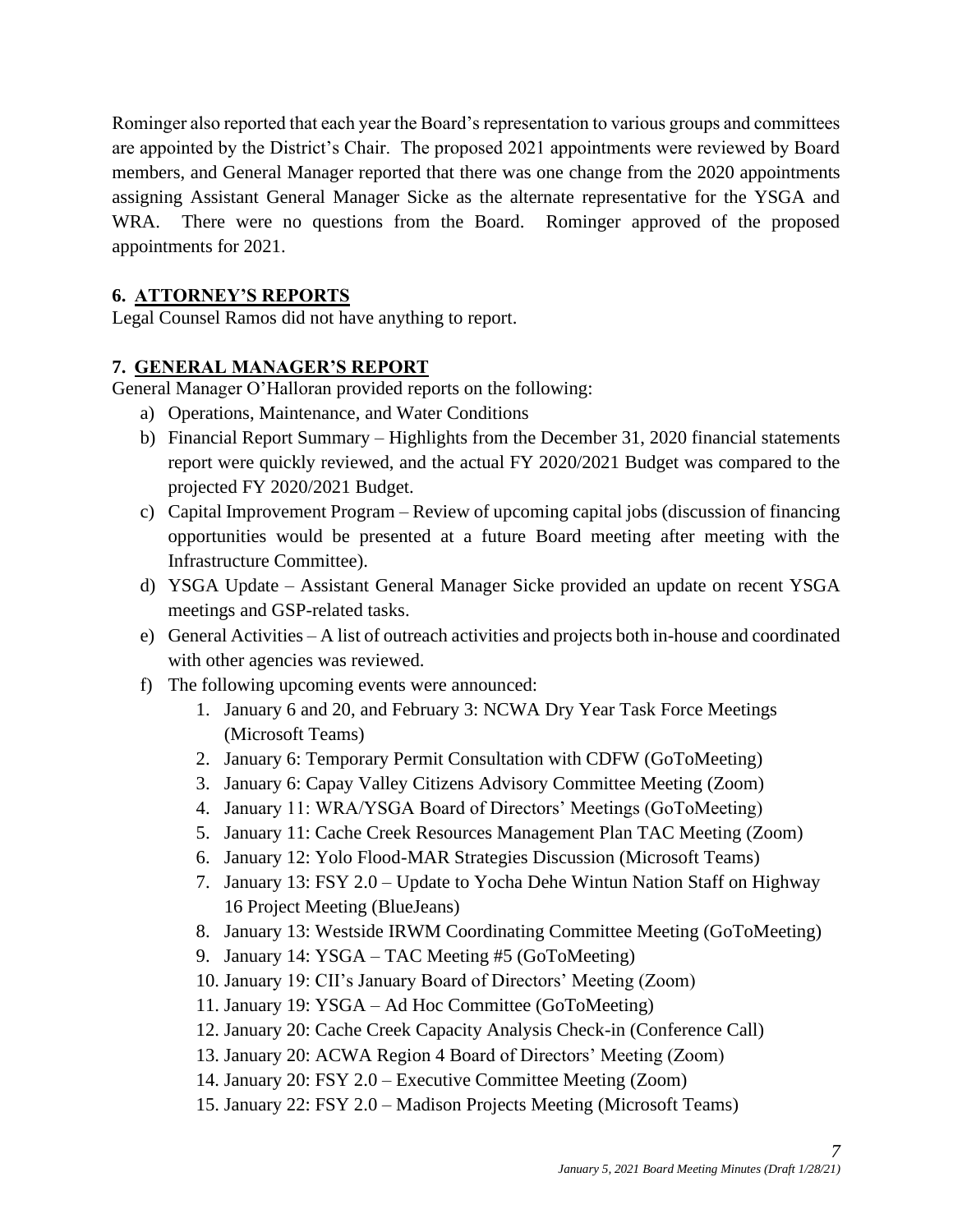- 16. January 27-29 *(tentative):* Yolo County Irrigated Lands Program (Zoom)
- 17. January 28: Yolo LAFCo Commission Meeting (Zoom)
- 18. February 1-2: CII 2021 Virtual Conference (Zoom)
- 19. February 4: WRA Technical Committee Meeting (GoToMeeting)

#### **8. GENERAL DISCUSSION**

There was no general discussion.

#### **9. CONSIDERATION: Payment of Bills**

**M/S/C** approved the following claims for payment – Yolo County Flood Control & Water Conservation District Checks # 059307-059323.

Ayes: Directors Barth, Kimball, Mayer, Rominger, and Vink Noes: None Absent: None Abstain: None

#### **10. CONSIDERATION: Appointment of a General Manager Recruitment Ad Hoc Committee**

Chair Rominger advised the Directors to consider the appointment of a General Manager Recruitment Ad Hoc Committee to facilitate the General Manager recruitment process.

Director Kimball moved to appoint Chair Rominger and Director Mayer as the General Manager Recruitment Ad Hoc Committee. Director Barth seconded the motion.

**M/S/C** appointed a General Manager Recruitment Ad Hoc Committee consisting of Chair Rominger and Director Mayer.

Ayes: Directors Barth, Kimball, Mayer, Rominger, and Vink Noes: None Absent: None Abstain: None

## **11. CONSIDERATION: Direct and Authorize the General Manager to 1) Solicit Proposals from Executive Search Firms for General Manager Recruitment and 2) Execute a Contract with one of the Proposers with Concurrence from the General Manager Recruitment Ad Hoc Committee**

General Manager O'Halloran reported that he had received estimates for executive search firms to assist with the General Manager recruitment process. He informed the Board that the expense seemed unnecessary given the nature of the position and candidates the Board desired to recruit. O'Halloran reported that his network, along with the Directors' networks, would be sufficient for soliciting suitable candidates for the position. O'Halloran recommended utilizing in house staff instead of hiring an executive service firm and recruiting applicants via the District's existing network of contacts.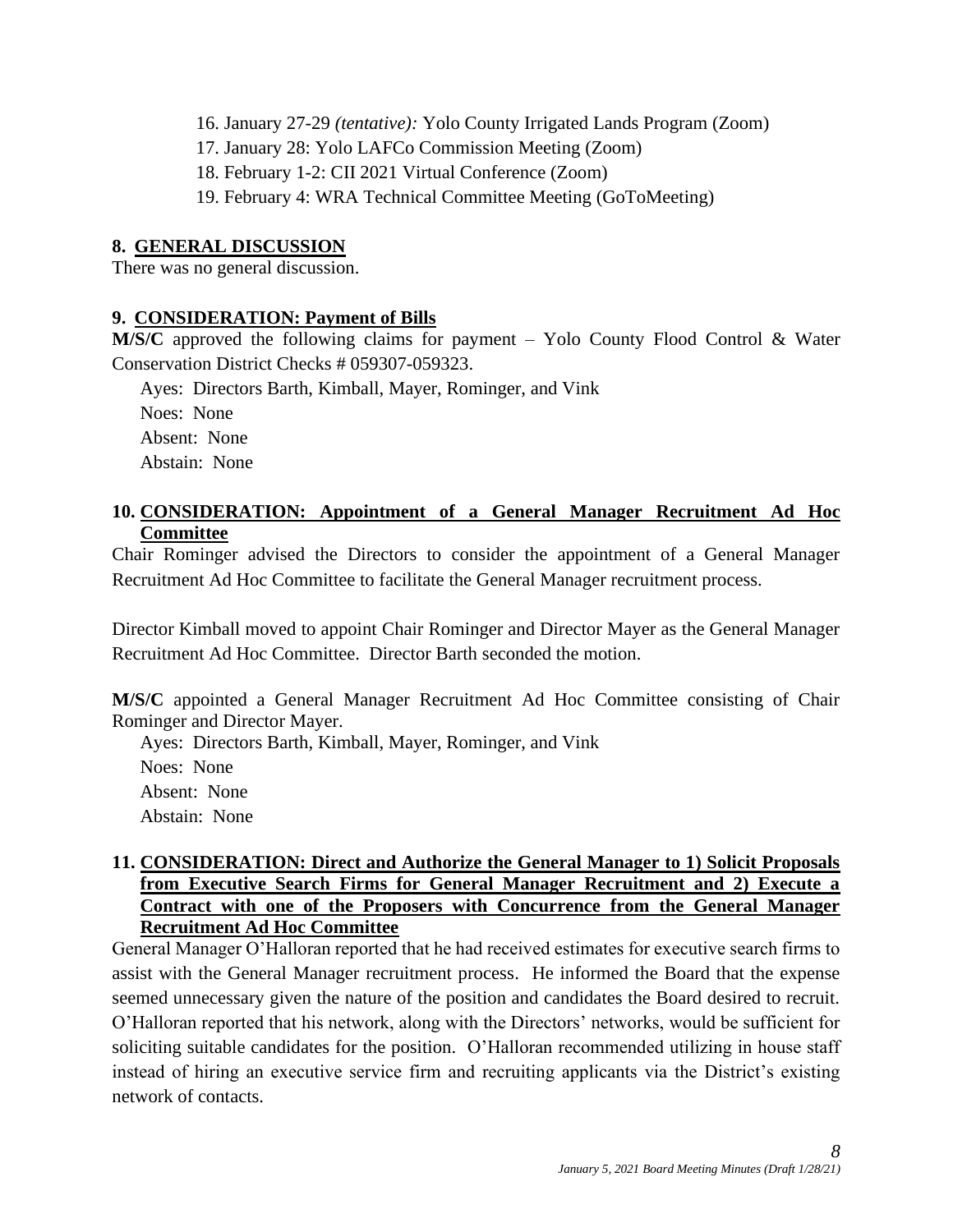Director Kimball agreed with O'Halloran. She stated that the Directors (and District) understand the community and marketing and soliciting the job opportunity should be easy.

Director Mayer agreed that it should be easy to get the word out to viable candidates. Director Barth concurred with foregoing the executive search firm.

Chair Rominger confirmed with Legal Counsel Ramos that a motion would not be necessary for the Board item since there was a change in direction.

## **12. CLOSED SESSION**

Public Employment Appointment Title: General Manager (Government Code 54954.5(e) and 54957)

## **13. CLOSED SESSION**

Public Employee Performance Evaluation Title: General Manager (Government Code 54954.5(e) and 54957)

#### **14. CLOSED SESSION REPORTS**

Chair Rominger reported that the Board of Directors, General Manager, Project Manager Reed, and Legal Counsel Ramos were in attendance during the Closed Session Items and that there was nothing to report at this time.

#### **15. ADJOURNMENT**

There being no further business to come before the Board, the meeting was adjourned.

Bruce Rominger, Chair

\_\_\_\_\_\_\_\_\_\_\_\_\_\_\_\_\_\_\_\_\_\_\_\_\_\_\_\_\_\_\_

ATTEST:

Tim O'Halloran, Secretary

\_\_\_\_\_\_\_\_\_\_\_\_\_\_\_\_\_\_\_\_\_\_\_\_\_\_\_\_\_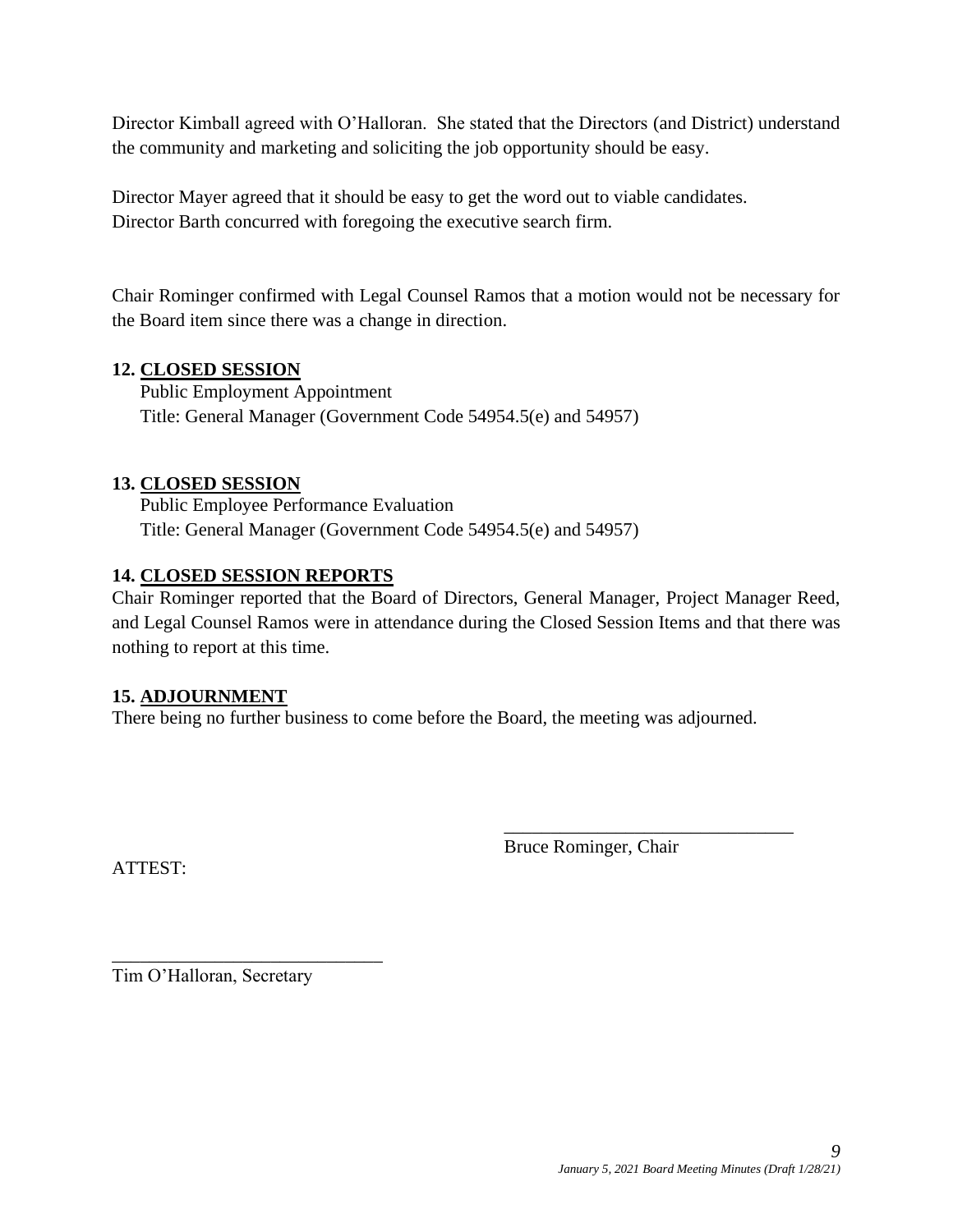# YOLO COUNTY FLOOD CONTROL & WATER CONSERVATION DISTRICT

# AGENDA REPORT

# MEETING DATE: February 2, 2021 ITEM #: 4

SUBJECT: Consideration: Adoption of Resolution 21.01 Declaring Official Intent to Reimburse Certain Expenditures from Bond Proceeds

INITIATED OR [ ] BOARD COORDINATED OR REQUESTED BY: [X] STAFF PREPARED BY: Kristin Sicke

ATTACHMENT [X] YES [ ] NO [ ] INFORMATION

<span id="page-9-0"></span>[ ] OTHER APPROVED BY: Tim O'Halloran

 [ ] DIRECTION [X] ACTION: [ ] MOTION [X] RESOLUTION

# **BACKGROUND:**

The District has been considering financing opportunities for long-term capital projects that have been completed and are expected to be completed over the next few years. At the August 2019 Board meeting, the Board adopted Resolution 19.07 declaring the official intent of the District to reimburse certain expenditures related to the Moore Siphon Repair and Replacement Emergency Project from bond proceeds. Based on the rules related to bond financing, the District must secure funds by September 2021 for reimbursing the Moore Siphon Project.

As part of the financing request, District management intend to propose a suite of District projects that can be considered for future drawdown funding. District management are currently working on compiling the necessary information for considering a suite of projects and intend to report to the Board in more detail at the March 2021 Board meeting.

At this time, the District needs to formally declare the intention to request reimbursement of expenditures related to the Indian Valley Hydroelectric Rehabilitation Project that is currently underway and expected to be completed by March 2021. The attached resolution has been drafted to memorialize this declaration.

# **RECOMMENDATION:**

District staff recommend adoption of Resolution 21.01 Declaring Official Intent to Reimburse Certain Expenditures from Bond Proceeds.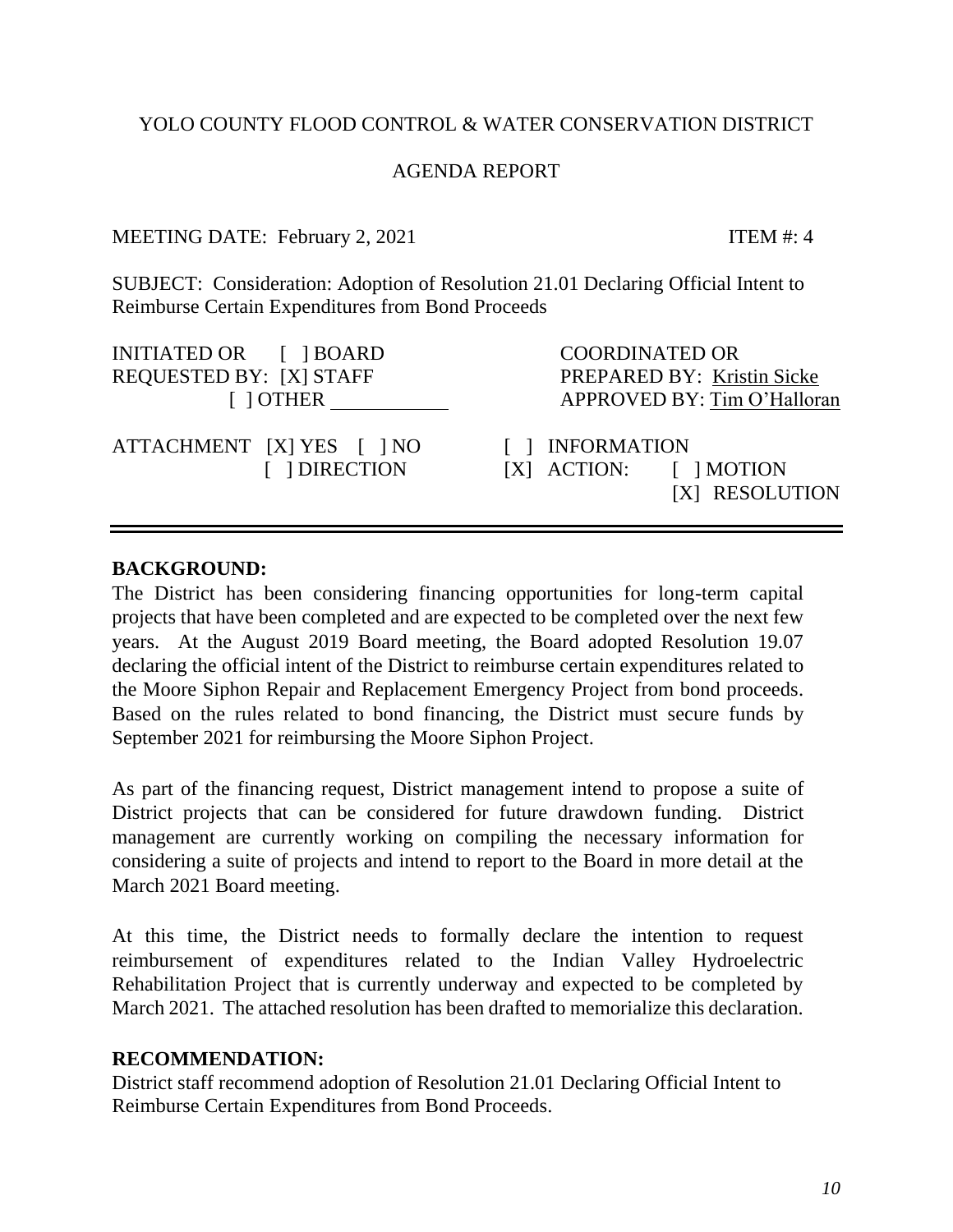#### **RESOLUTION NO. 21.01**

# **RESOLUTION OF THE BOARD OF DIRECTORS OF THE YOLO COUNTY FLOOD CONTROL AND WATER CONSERVATION DISTRICT DECLARING OFFICIAL INTENT TO REIMBURSE CERTAIN EXPENDITURES FROM BOND PROCEEDS**

**WHEREAS,** the Yolo County Flood Control and Water Conservation District ("District") intends to complete a hydroelectric rehabilitation project at the Indian Valley Reservoir, including labor, materials, supplies, tools, and equipment to perform disassembly, inspection, and repair of selected internal components, and reassembly of two 1,400 kW Francis-type turbine generators (the "Project"); and

**WHEREAS,** the District intends to finance the Project or portions of the Project with the proceeds of the sale of revenue bonds; and

**WHEREAS,** the District expects to pay certain expenditures in connection with the Project from its Enterprise Fund (the "Reimbursement Expenditures") prior to the issuance of the bonds for the purpose of financing the Project on a long-term basis; and

**WHEREAS,** the District reasonably expects that revenue bonds in an amount not expected to exceed \$6 million will be issued in part to finance the Project, and that some of those bond proceeds will be used to reimburse the Reimbursement Expenditures; and

**WHEREAS,** the revenue bonds are anticipated to be issued as tax-exempt bonds or otherwise structured to receive favorable tax treatment for purposes of federal tax law, and, for purposes of Section 1.150-2 of the regulations promulgated by the United States Department of the Treasury (the "Treasury Regulations"), the District must declare its reasonable official intent to reimburse prior expenditures for the Project with proceeds of a subsequent borrowing, if the revenue bond proceeds are to be deemed spent on the Reimbursement Expenditures.

**NOW THEREFORE BE IT RESOLVED** by the Board of Directors of the Yolo County Flood Control and Water Conservation District (the "Board of Directors"), as follows: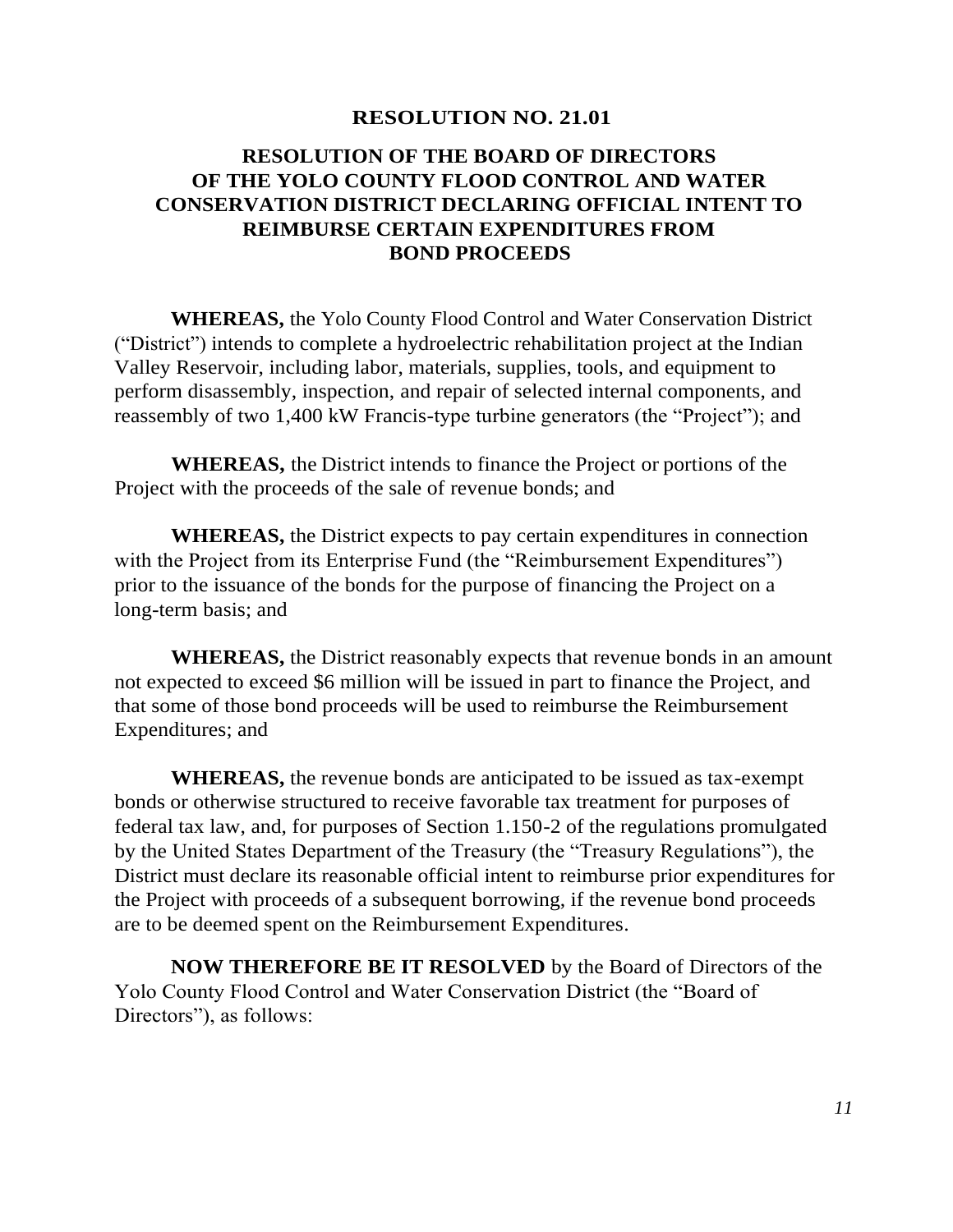Section 1. Recitals. All of the above recitals are true and correct, and the Board of Directors so finds.

Section 2. Compliance with the Requirements of Section 1.150-2 of the Treasury Regulations. For purposes of establishing compliance with the requirements of Section 1.150-2 of the Treasury Regulations, the Board of Directors hereby declares its official intent to use proceeds of indebtedness to reimburse itself for Reimbursement Expenditures. This declaration does not bind the District to make any expenditure, incur any indebtedness, or proceed with any aspect of the Project.

Section 3. Effective Date. This resolution shall take effect immediately.

**PASSED AND ADOPTED** by the Board of Directors of the of the Yolo County Flood Control and Water Conservation District, on February 2, 2021, by the following vote:

AYES: NOES: ABSTAIN: ABSENT:

Signed by me after its passage this  $2<sup>nd</sup>$  day of February 2021.

Bruce Rominger, Chair

ATTEST:

Tim O'Halloran, Secretary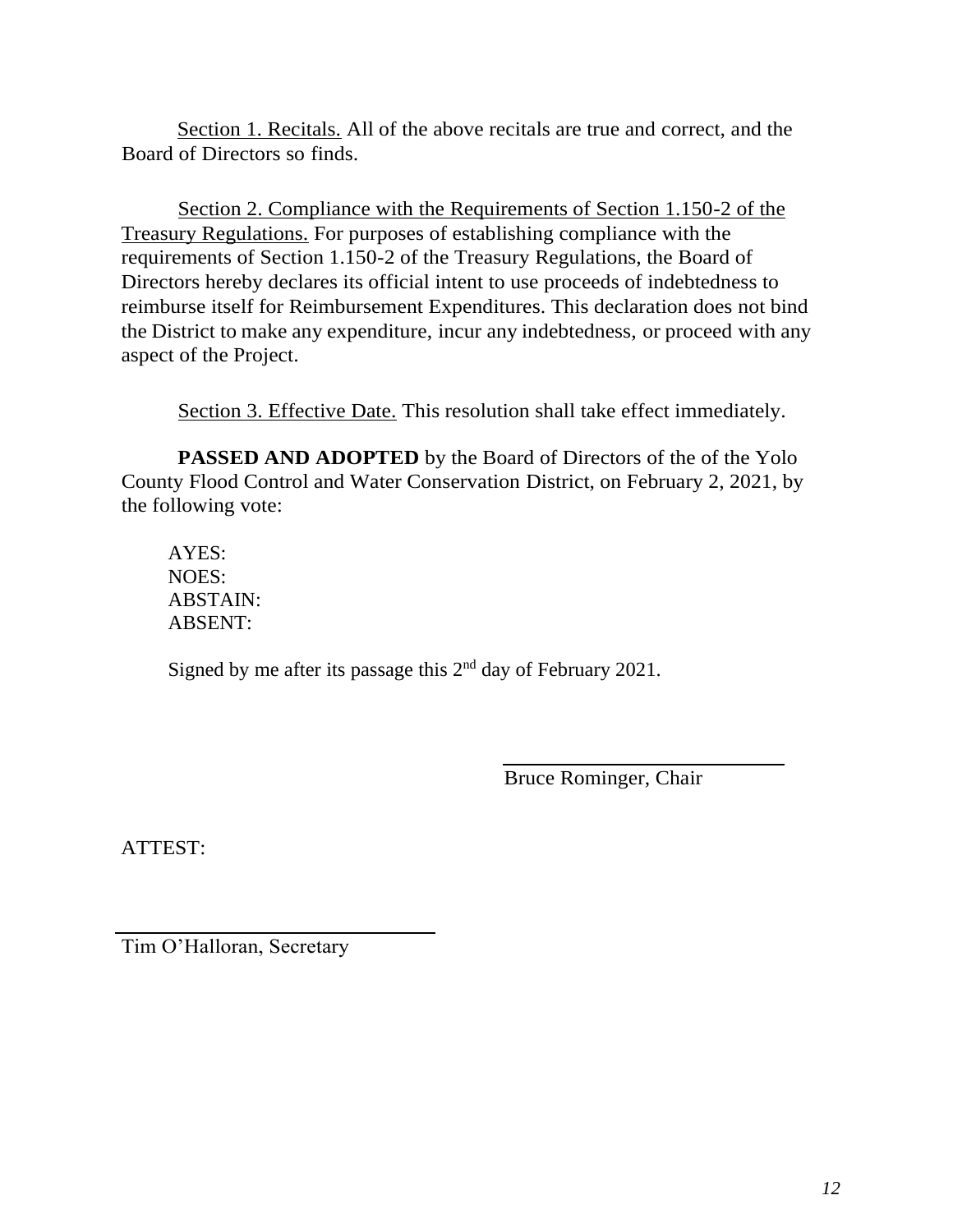## YOLO COUNTY FLOOD CONTROL & WATER CONSERVATION DISTRICT

### AGENDA REPORT

MEETING DATE: February 2, 2021 ITEM #: 5

SUBJECT: Consideration: Teichert-Shifler Draft Environmental Impact Report (Moore Canal Relocation)

| INITIATED OR [ ] BOARD         |  |  |  |  |
|--------------------------------|--|--|--|--|
| <b>REQUESTED BY: [X] STAFF</b> |  |  |  |  |
| $\lceil$   OTHER               |  |  |  |  |

ATTACHMENT [X] YES [ ] NO [ ] INFORMATION

**COORDINATED OR** PREPARED BY: Max Stevenson APPROVED BY: Tim O'Halloran

 [ ] DIRECTION [X] ACTION: [X] MOTION [ ] RESOLUTION

#### **BACKGROUND:**

Teichert Aggregates ("Teicherti") has plans to mine the Shifler property on County Road 94B, near the Stevens Bridge crossing of Cache Creek. Coincidentally, the District's Moore Canal goes through the middle of the property. To facilitate mining, Teichert would like to move the Moore Canal to the north, within 200 feet of Cache Creek. A Draft Environmental Impact Report (DEIR) has been prepared by Teichert, and the Lead Agency, Yolo County. District staff would like to formally comment on the DEIR and request Board direction.

Historically, Cache Creek has eroded many acres of farmland and has meandered thousands of feet. The erosive power of Cache Creek near the Shifler project was analyzed in the DEIR. The Shifler section of Cache Creek appears stable; however, long-term (100+ years) behavior and major changes, such as the failure of nearby Stevens Bridge, were not analyzed.

The District owns the right-of-way for the Moore Canal. The District can approve or deny Teichert's request to move the canal north, closer to Cache Creek. One alternative in the DEIR is to move the canal to a southern alignment, farther away from Cache Creek. Benefits and drawbacks of the southern alignment are described in the attached documentation. Another alternative is to leave the canal in place, while mining on both sides of the canal. This alternative is also evaluated in the DEIR.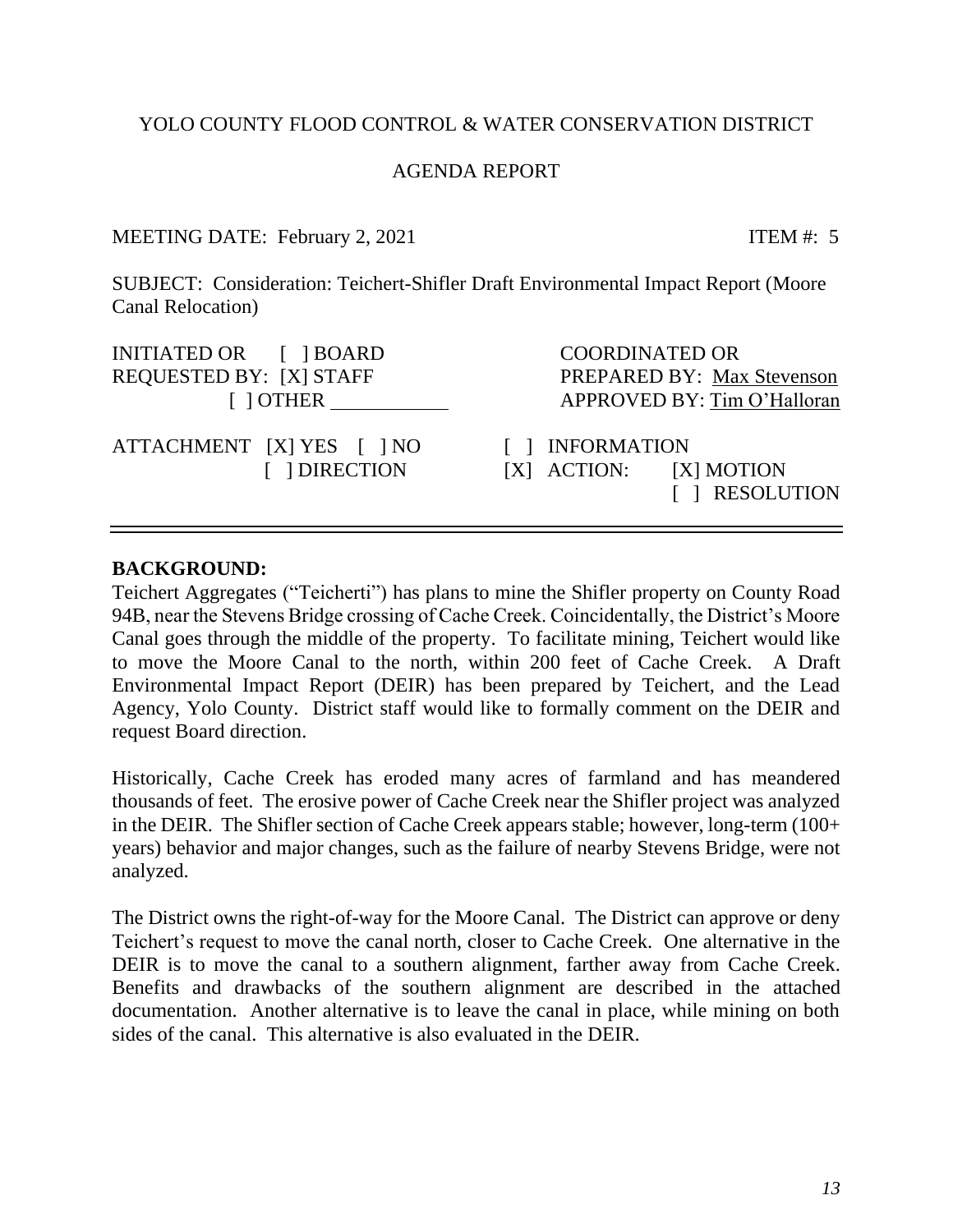## **RECOMMENDATION:**

Staff request Board direction on the submission of formal comments on the DEIR document. **Deadline for comments is February 5, 2021.** From a staff perspective, there is no clear preferred alternative to move the Moore Canal to a northern or southern alignment or leave it in place. Staff recommend engaging Teichert in further discussion to evaluate the options.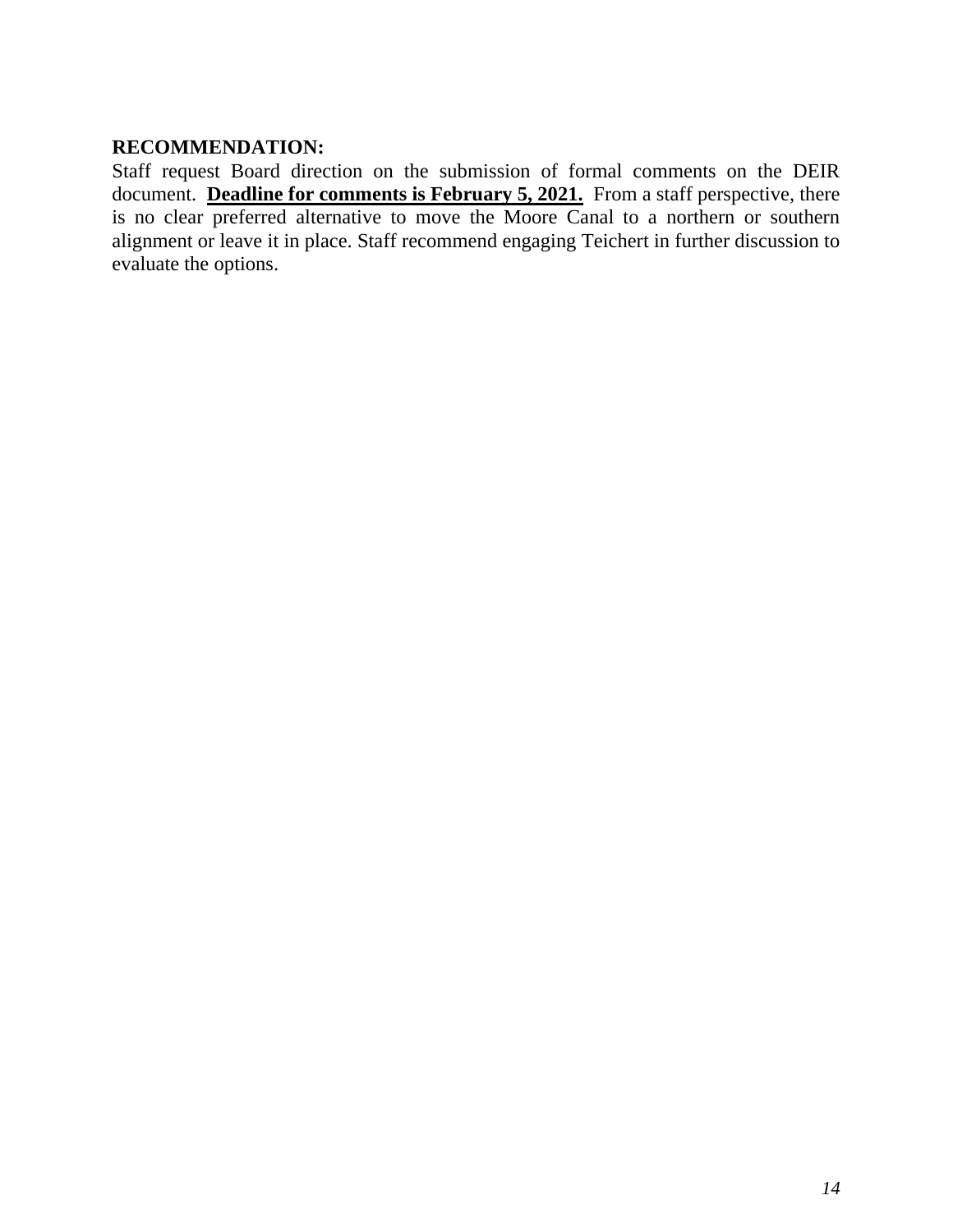## **Teichert-Shifler Draft Environmental Impact Report (Moore Canal Relocation) Staff Summary for Item 5, February 2, 2021**

#### **Overview**

Teichert has plans to mine the Shifler property for gravel, located about one mile north of the District office on County Road 94-B (near the Stevens Bridge). The Moore Canal goes through the middle of the property, so mining around the canal is problematic. Teichert's preferred project is to move the canal to the north, within 200 feet of Cache Creek. [A Draft Environmental Impact](https://www.yolocounty.org/government/general-government-departments/county-administrator/county-administrator-divisions/natural-resources/mining-projects-and-permits/teichert-shifler-mining-and-reclamation-project)  [Report \(DEIR\)](https://www.yolocounty.org/government/general-government-departments/county-administrator/county-administrator-divisions/natural-resources/mining-projects-and-permits/teichert-shifler-mining-and-reclamation-project) has been prepared by the project proponent, Teichert, and the Lead Agency, Yolo County. A map of the site from the DEIR is labeled as Figure 3-3, below. District staff would like to formally comment on the DEIR and request Board direction.

Previous Board Meeting Presentations on the Teichert-Shifler Project

- Dec. 10, 2013 Board meeting presentation by Michael Smith (Teichert) and Steve Greenfield (Cunningham Engineering)
- Jan. 14, 2014 Special Board meeting Site Tour of the Moore Canal where it crosses the Shifler Property.
- Feb. 5, 2019 Jason Smith (Teichert) presentation
- Apr. 7, 2020 District Staff presentation on status of the DEIR

The DEIR lists [Alternatives](https://www.yolocounty.org/home/showpublisheddocument?id=67612) to moving the Moore Canal to the north.

- 1. No Project Alternative no mining in the area. Reduced tonnage (reduced yield of gravel).
- 2. Off-Site Alternative mine a different property resulting in increased truck traffic (without nearby conveyor already in-place at Shifler property). Unknown tonnage.
- 3. Reduced Tonnage Alternative transfer of older and smaller tonnage permits to Shifler property, canal still needs to be moved. Reduced tonnage.
- 4. Moore Canal Avoidance Alternative do not move the Canal. Mine on both sides of the Canal. Significantly reduced tonnage.
- 5. Moore Canal Southern Alignment Alternative move canal to a southern alignment farther away from Cache Creek (double the length of the northern alignment). Same tonnage.
- 6. Mine Setback 700-feet from Cache Creek Alternative Reduced tonnage.

In summary, alternatives with reduced tonnage of gravel are not preferred by Teichert (1, 3, 4, and 6). The Off-Site Alternative (2) is also not preferred. Significant increase in truck traffic transferring raw aggregate to the processing plant would occur with alternative 2. The existing conveyor at the Shifler site avoids this truck traffic. Only alternative 5 (southern canal alignment) has similar gravel yield to the northern canal alignment. Teichert prefers the northern canal alignment because it is half the length (and presumably half the cost) of the southern alignment.

## **Considerations on Northern Alignment**

The proposed northern alignment of the Canal is within 200-feet of the Cache Creek channel. The Creek could potentially attack the bank and erode the Canal, causing a complete failure of the Canal. Teichert has provided analyses in the DEIR showing that the bank would not be overtopped by a 500-year flood event and that the bank is stable and not likely to erode under assumed flow conditions of the analysis. Large scale changes, such as the failure of the adjacent Stevens Bridge were not part of the analysis. A meander study was completed, but only from 1937 to present. On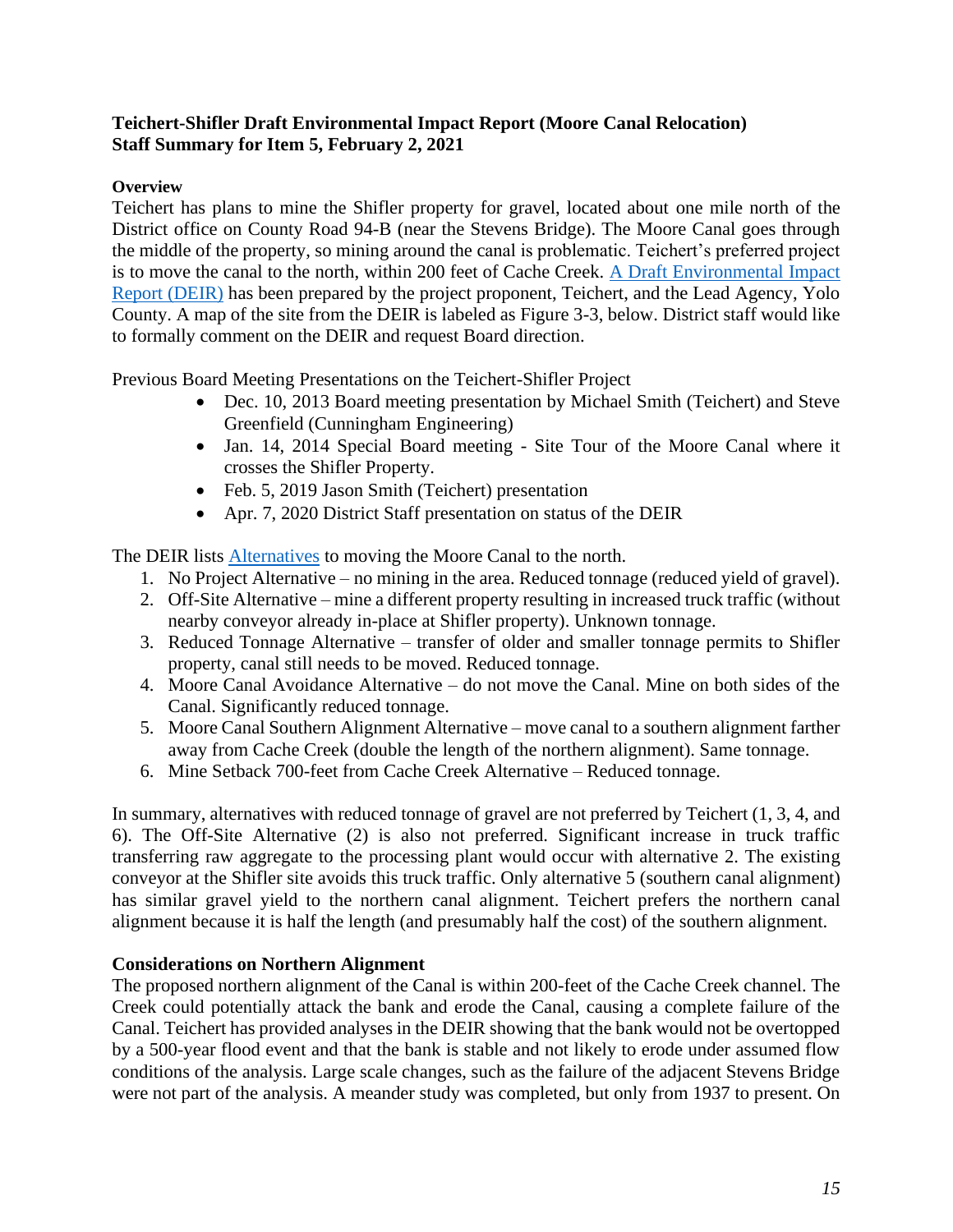a geologic timescale, Cache Creek has meandered extensively across the site (hence the gravel deposits). Historically, large erosion events happen on Cache Creek, such as the failure of the County Road 89 Bridge in 1978. Since then, the north bank at the County Road 89 site has [migrated](https://www.csus.edu/indiv/h/hornert/Leathers%202010%20Stream%20migration%20and%20sediment%20movement%20on%20Cache%20Creek.pdf)  [480 feet north](https://www.csus.edu/indiv/h/hornert/Leathers%202010%20Stream%20migration%20and%20sediment%20movement%20on%20Cache%20Creek.pdf) (and 638 feet north since 1937). Annual monitoring of bank stability at the Shifler site, in perpetuity, is proposed, but financial instruments to fund any future revetements are not clear (no endowment or bonding is proposed).

If the canal were to fail, the cost to repair depends on the amount of damage. A 'blowout', where only one side of the canal is damaged, might be repaired similarly to the Clover Canal in 2006 for less than \$200,000. However, in the 'pit capture' scenario, where Cache Creek breaches the bank and enters the pit, the canal and embankment would be completely removed. Rebuilding in-kind may not be possible and a viaduct, flume, or piped siphon solution might need to be considered. Hopefully, a complete failure would give enough advanced warning and be avoided by installation of preventative measures.

#### **Considerations of Southern Alignment**

The southern alignment moves the canal farther away from Cache Creek, reducing the risk of Cache Creek causing a canal failure. Moving the canal away from danger of encroachment by Cache Creek seems better than moving it closer to Cache Creek. However, there are trade-offs. Since the southern alignment is twice as long, the slope will be shallow. Preliminary District review by Davids Engineering shows that water will flow at design capacity, but a lower velocity. The lower velocity could cause sediment issues and increased maintenance costs. Sedimentation potential is currently being analyzed by Davids Engineering. Sedimentation potential of the southern alignment was not part of Teichert's analysis.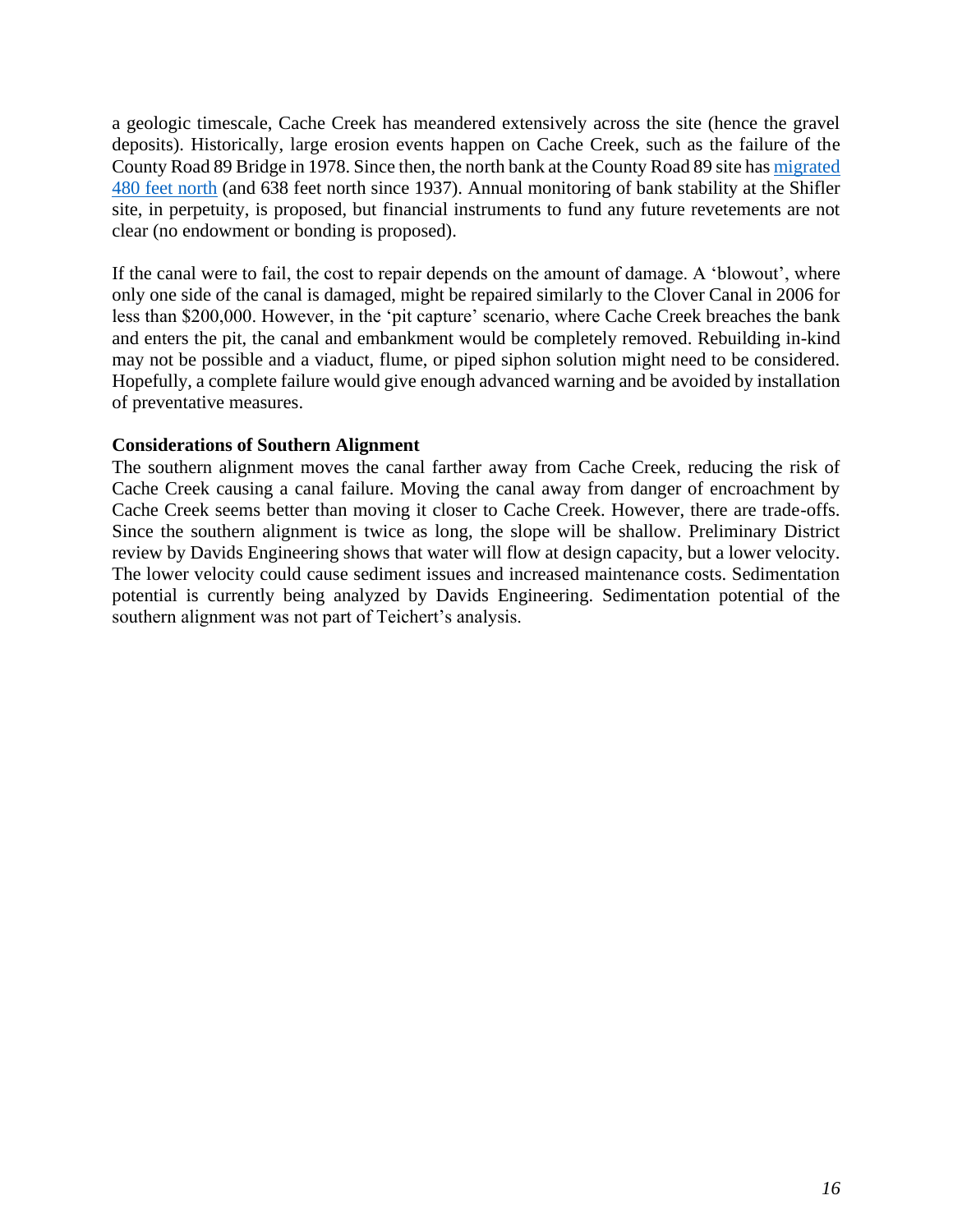

Over the past year, Assistant General Manager Max Stevenson has engaged Teichert, their consultants, and Yolo County staff to provide feedback and input on the DEIR. Stevenson has participated in three meetings. Emails have been sent to Jason Smith (Teichert, 6 emails), Heidi Tschudin (County, 11), Elisa Sabatini (County, 2), Tommy Ostrowski (District engineering consultant, 4), Steve Greenfield (Teichert engineering consultant, 3). Additionally, Stevenson received 11 emails from Jason Smith referencing 5 technical documents. YCFCWCD Board infrastructure subcommittee and District staff met with Teichert representatives on January 28, 2021.

Stevenson has received, reviewed, and comment on the following eight documents as components of the DEIR:

16\_Shifler Slope Stability Evaluation.pdf PRELIMINARY MOORE CANAL RELOCATION.PDF SHF\_Topo\_20100430\_PointCo-Model.pdf 14\_Shifler Hydraulics Report.pdf S9534-05-04 Teichert Shifler Geology Memo\_11.19.pdf